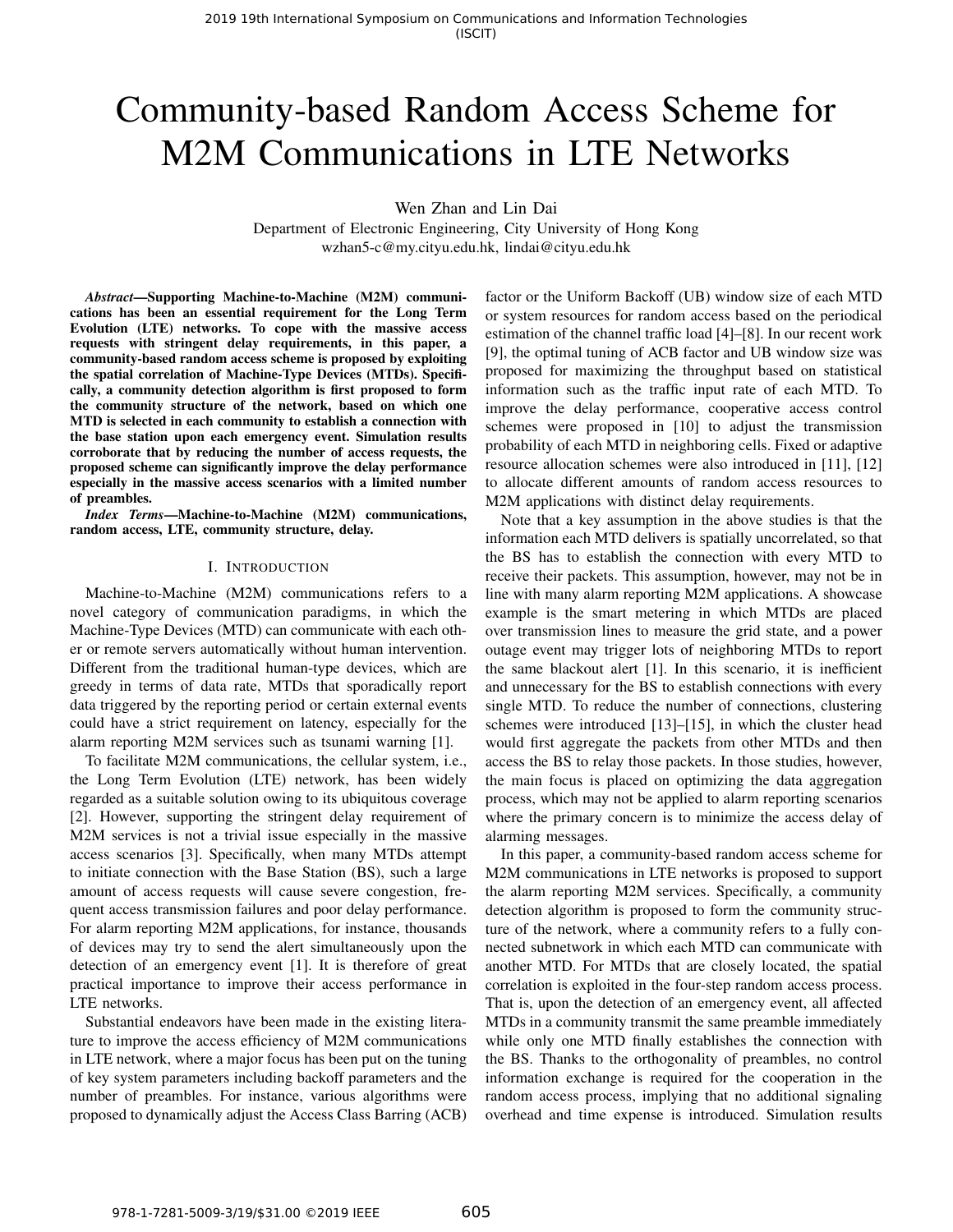

Fig. 1. A graphical illustration of the network scenario.

corroborate that with the proposed community-based random access scheme, significant gains in delay performance can be achieved, especially in the massive access scenarios, e.g., the total number of MTDs is large or the emergency event has a large-scale geographic impact area.

The rest of the paper is organized as follow. Section II introduces the system model. Section III illustrates the random access procedure in standard. The proposed community-based random access scheme is presented in Section IV and simulation results are provided in Section V. Finally, the concluding remarks are given in Section VI.

## II. SYSTEM MODEL

Consider a single-cell LTE system with a set of MTDs  $V =$  $\{1, 2, \ldots, n\}$ . Without loss of generality, we assume that each MTD has a fixed transmission range  $d$  by properly setting its transmission power. For any two MTDs, they are neighbors if they are within the transmission range of each other.

We assume that all MTDs run the alarm reporting service [1], such as tsunami warning service. Specifically, an MTD remains silent unless the emergency event is detected, upon which the MTD will access the BS and send the alarming message. If the alarming message is successfully sent, then the MTD returns to the silent mode until the next emergency event is detected. Note that, in general, the emergency event has its specific impact area and thus may not trigger all MTDs in the network. In this paper, we consider that each emergency event has a circular-shaped impact area with radius  $d_r$ , and regard the location of the emergency event as the *epicenter*. Once an alarm event occurs, all MTDs in the impact area can be aware of it immediately. A graphical illustration of the network scenario is presented in Fig. 1.

Note that a connection-based random access scheme is adopted in LTE networks, that is, each device with data packets to transmit first sends a connection request to the BS, and if a device's request is successfully received, then the BS will allocate resource blocks for the device to transmit its data packets, i.e., the alarming message. In the next section, we

present the random access procedure of the LTE networks to explain how an MTD establishes a connection with the BS.

## III. CONVENTIONAL RANDOM ACCESS PROCEDURE IN LTE NETWORKS

According to the current LTE standard [16], the random access procedure of an MTD contains four steps:

- 1) The MTD randomly chooses one out of M orthogonal preambles and sends the selected preamble to the BS.
- 2) For each detected preamble, the BS replies a random access response, in which the BS indicates a reserved uplink resource unit.
- 3) The MTD uses the indicated uplink resource unit to transmit *RRCConnectionSetup* message to inform the BS that it has an uplink data transmission demand.
- 4) If the *RRCConnectionRequest* message is successfully decoded, then the BS responses with *RRCConnectionSetup* message to confirm that the connection is established. Otherwise, the access request fails and the MTD has to perform the Uniform Backoff (UB) scheme, in which it randomly selects a value from  $\{0, \ldots, W\}$ , where W is the UB window size, and counts down in each time unit until it reaches zero. The MTD then starts from Step 1 again.

Upon the successful connection establishment, the BS allocates uplink radio resource for the MTD to transmit its alarming message.

As the number of preambles  $M$  is limited, i.e., much smaller than the number of MTDs, it is likely that multiple MTDs would choose the same preamble in Step 1. The BS, however, cannot distinguish if a particular preamble is sent from a single MTD or multiple MTDs. Therefore, it would assign them a common uplink resource unit, through which multiple *RRCConnectionRequest* messages are sent in Step 3, and none of them can be decoded by the BS. An MTD's access request can be successful if and only if none of other MTDs chooses the same preamble.

It can be expected that massive concurrent access attempts to the BS cause frequent failures and thus intolerably low access efficiency. Intuitively, the BS can choose a larger UB window size  $W$  such that the number of access requests in each time unit is reduced and the probability of successful transmission of access requests can be improved. In this case, however, larger delay may be caused for successfully delivering an alarming message. In the next section, we will propose a communitybased random access scheme for M2M communications in LTE networks. It will be demonstrated that with the proposed scheme, significant gains in delay performance can be achieved, especially in the massive access scenarios.

## IV. COMMUNITY-BASED RANDOM ACCESS SCHEME

The main idea of the proposed community-based random access scheme is to reduce the number of MTDs that transmit *RRCConnectionRequest* messages in Step 3 of the random access procedure by leveraging cooperation among the MTDs that are neighbors to each other.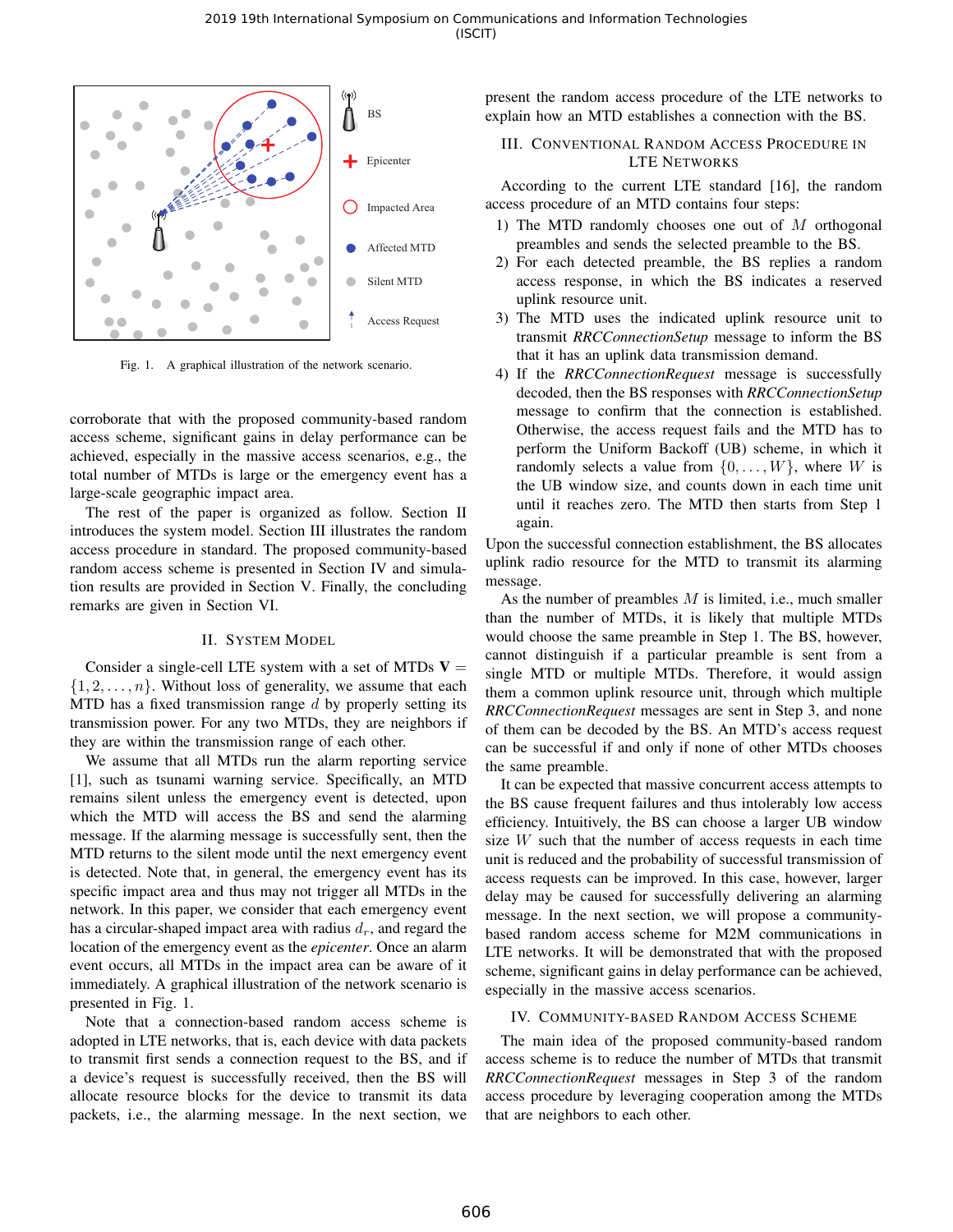

Fig. 2. Consider a square-shaped network, where the side length of 1 and the transmission range of each MTD  $d = 0.2$ .  $n = 100$ . Each dot denotes an MTD and the dots with the same color indicate a community.

Specifically, based on connections among neighboring MTDs, a distributed community formulation algorithm will be used to find all communities in the network. The community structure that we are interested in is a clique, i.e., a fully-connected subnetwork, where all MTDs in the same community can communicate with each other directly. Upon the occurrence of an emergency event, the MTDs in the same community will use the same preamble to access the BS, and thus get the same uplink resource unit from the BS for *RRCConnectionRequest* transmission in Step 3. Different from the conventional random access procedure in which each of those MTDs independently transmits their own *RRCConnectionRequest* through the same resource unit, which leads to a failure, with the proposed community-based random access scheme, only one delegated MTD in the affected community performs the *RRCConnectionRequest* transmission. Therefore, the number of contending MTDs can be efficiently reduced.

In the following, we elaborate on the proposed communitybased random access scheme in more details:

*1) Initialization*: In the initialization stage, the community structures of the network are formed. Specifically, upon the deployment of the network, each MTD discovers its neighbors in a distributed fashion, where  $N_v$  denotes the set of neighbors of MTD v and  $v \in V$ , and then delivers  $N_v$  to the BS. Based on  $N_v$  of each MTD, the BS can formulate an undirected graph  $G = \{V, E\}$ , where E denotes the set of edges, i.e., links among MTDs, and then perform clique detection.

Note that the clique detection in an undirected graph is an NP-hard problem and various heuristic algorithms have been proposed [17]–[19]. In this section, we will develop a clique detection algorithm, i.e., Algorithm 1, based on the classic Bron-Kerbosch algorithm [19], which is denoted by the function Bron-Kerbosch(G). For an undirected graph  $G$ , Bron-Kerbosch(G) returns a clique set, denoted by  $C_{BK}$ , which contains all maximal cliques in graph G, where a maximal clique is a clique that is not a subset of a larger clique.

Details of the proposed Algorithm 1 are presented at the

| Algorithm 1 Clique Detection Algorithm |  |  |
|----------------------------------------|--|--|
|                                        |  |  |

- 1: Input the undirected graph G and initialize the clique set  $\mathbf{C} = \emptyset$ .
- 2: repeat
- 3:  $\mathbf{C}_{BK} \leftarrow \text{ Bron-Kerbosch}(\mathbf{G})$
- 4:  $\mathbf{C}_{\text{max}} \leftarrow \{\mathbf{C}_j \in \mathbf{C}_{BK}: |\mathbf{C}_j| \geq |\mathbf{C}_{j'}|, \forall \mathbf{C}_{j'} \in \mathbf{C}_{BK}\}$
- 5:  $\mathbf{C} \leftarrow \mathbf{C} \bigcup \mathbf{C}_{\text{max}}$
- 6:  $\mathbf{V} \leftarrow \mathbf{V} \setminus \mathbf{C}_r, \mathbf{E} \leftarrow \mathbf{E} \setminus \mathbf{E}_{v \in \mathbf{C}_r}$
- 7: until  $V = \emptyset$
- 8: Output the clique set C.

top of this page. Specifically, it takes a graph G as input and outputs a clique set C that comprises of non-overlap cliques where each MTD belongs to one single clique. For the innerloop, the maximal clique set  $C_{BK}$  can be obtained based on Bron-Kerbosch(G). Note that the cliques in  $\mathbf{C}_{BK}$  may overlap with each other, indicating that an MTD could be contained by multiple cliques. In this regard, only one single clique with the largest size in  $C_{BK}$ , denoted by  $C_{\text{max}}$ , is chosen and added into C. The graph  $G = \{V, E\}$  is then updated by subtracting vertexes in  $C_{\text{max}}$  from V and edges  $E_{v \in C_{\text{max}}}$  that connect to any  $v \in \mathbf{C}_{\text{max}}$  from **E**. The above operation repeats until  $\mathbf{V} = \emptyset$ .

Let  $L_1, L_2, \ldots, L_u$  denote the communities in C and  $u =$ |C|. For each community  $L_j$ ,  $j = 1, 2, \dots, u$ , the BS further generates a transmission pair  $\{X^{L_j}, R^{L_j}\}\$ , where  $X^{L_j}$  is a preamble randomly selected from  $\{1, 2, ..., M\}$  and  $R^{L_j}$  is the delegated MTD randomly selected from  $L_i$ . Finally, the BS broadcasts **C** and  $\{X^{L_j}, R^{L_j}\}, j = 1, 2, \ldots, u$ , to all MTDs.

It is worth mentioning that the community formulation process is both time- and energy-consuming, since it requires a neighbor discovering process and the information exchange between MTDs and the BS. However, for many M2M applications, the locations of MTDs are usually fixed [2]. Therefore, the community formulation only needs to be performed once, i.e., upon the deployment of the network. The time and energy cost of the community formulation is negligible for the long run.

*2) Community-based Random Access:* In the random access stage, the MTDs in a community can cooperate with each other in the random access procedure. More details of the community-based random access will be elaborated based on the example shown in Fig. 3:

- 1) Upon the occurrence of the emergency event, the affected MTDs follow Step 1 of the conventional random access procedure to transmit the preamble, as shown in Section III. Different from the conventional random access procedure where each MTD transmits a randomly selected preamble, in the proposed scheme, the affected MTDs in community  $L_i$  transmit the assigned preamble, i.e., preamble  $X^{L_j}$ . Note that as the delegated MTD  $R^{L_j}$  are neighbors to all other MTDs in the community  $L_i$ , it can hear transmissions of the preamble  $X^{L_j}$ .
- 2) After receiving the preamble  $X^{L_j}$ , the BS follows Step 2 of the conventional random access procedure by replying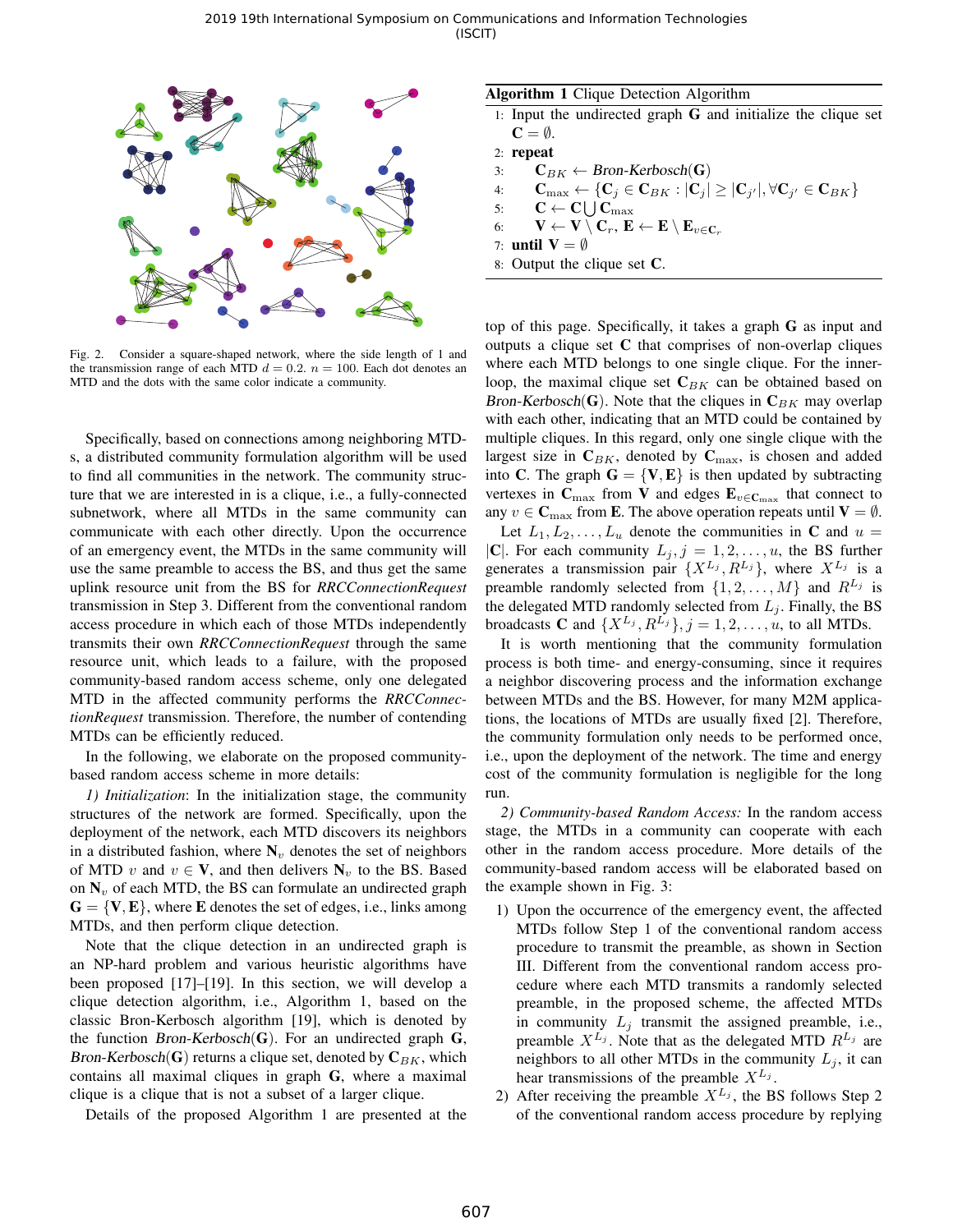2019 19th International Symposium on Communications and Information Technologies (ISCIT)



Fig. 3. A graphic illustration of the community-based random access scheme.

a random access response, in which a reserved uplink resource unit is indicated.

- 3) Only the delegated MTD  $R^{L_j}$  in community  $L_j$  uses the indicated uplink resource unit to transmit *RRCConnection-Request* message by following Step 3 of the conventional random access procedure, even though the delegated MTD could be out of the impact area of the emergency event, as shown in Fig. 3.
- 4) If the *RRCConnectionRequest* message is successfully decoded, then the BS follows Step 4 of the random access procedure by replying *RRCConnectionSetup* message to confirm that the connection is established. Otherwise, the access request fails, in which case the delegated MTD  $R^{L_j}$ performs the UB scheme and then retransmits the access request by following the conventional random access procedure.

Upon the successful connection establishment, the delegated MTD  $R^{L_j}$  can obtain uplink radio resource from the BS for alarming message transmission.

It can be seen that in an alarm event reporting, no matter how many MTDs in a community are affected, only the delegated MTD replies the *RRCConnectionRequest* message. By reducing the number of requests, the probability of success and the delay performance can be greatly improved. Moreover, we can also see that no coordination or control information exchange is required among the affected MTDs and the delegated MTD in the random access process, thanks to the orthogonality among preambles. It indicates that compared to the conventional random access procedure, the proposed community-based random access procedure does not introduce any additional signaling overhead and time expense.

## V. SIMULATION RESULTS

In this section, we present simulation results to evaluate the performance of the proposed community-based random access scheme. In simulations, we consider a square-shape cellular scenario, as illustrated in Fig. 1. Without loss of generality, the side length is normalized as 1.

The simulation is on time-slot base and the length of each time slot is long enough such that the four-step random access procedure can be completed within one time slot. The UB window size  $W$  is fixed, as the standard does [20], and is preselected as 4 time slots. Each simulation run starts with a random deployment of MTDs and the epicenter, based on which the communities are formed according to Algorithm 1,



Fig. 4. Average number of communities and mean size of each community versus the number of MTDs  $n. d = 0.1$ .

and the transmission pairs  $\{X^{L_j}, R^{L_j}\}, j = 1, 2, \ldots, |\mathbf{C}|$ , are generated. The emergency event occurs at slot  $t = 1$ , and then all affected MTDs start the alarm reporting by following the proposed community-based random access scheme. A simulation run ends when all alarming messages are successfully received.

In this paper, we are interested in the access delay performance of MTDs, where the access delay of an MTD is defined as the time spent from the detection of the emergency event, i.e., slot  $t = 1$ , until its access request is successfully received. It is worth mentioning that for many alarm reporting M2M applications, such as the earthquake warning system, how fast the first alarming message is successfully received is of great practical interest and importance. Accordingly, in this paper, we evaluate the delay performance based on the mean access delay of the first successful access request, which is denoted by  $D_f$ . Specifically, in each simulation run, we count the access delay of the first successful access request from affected communities. The simulation runs are repeated for  $10^3$  times. The mean access delay of the first successful access request is then obtained by calculating the ratio of the sum of access delay of the first successful access request in each simulation run to  $10^3$ .

Note that the delay performance of the proposed communitybased random access scheme closely depends on the community structure of the network. Accordingly, let us start by analyzing the community structure that is formed according to Algorithm 1 based on two metrics: the average number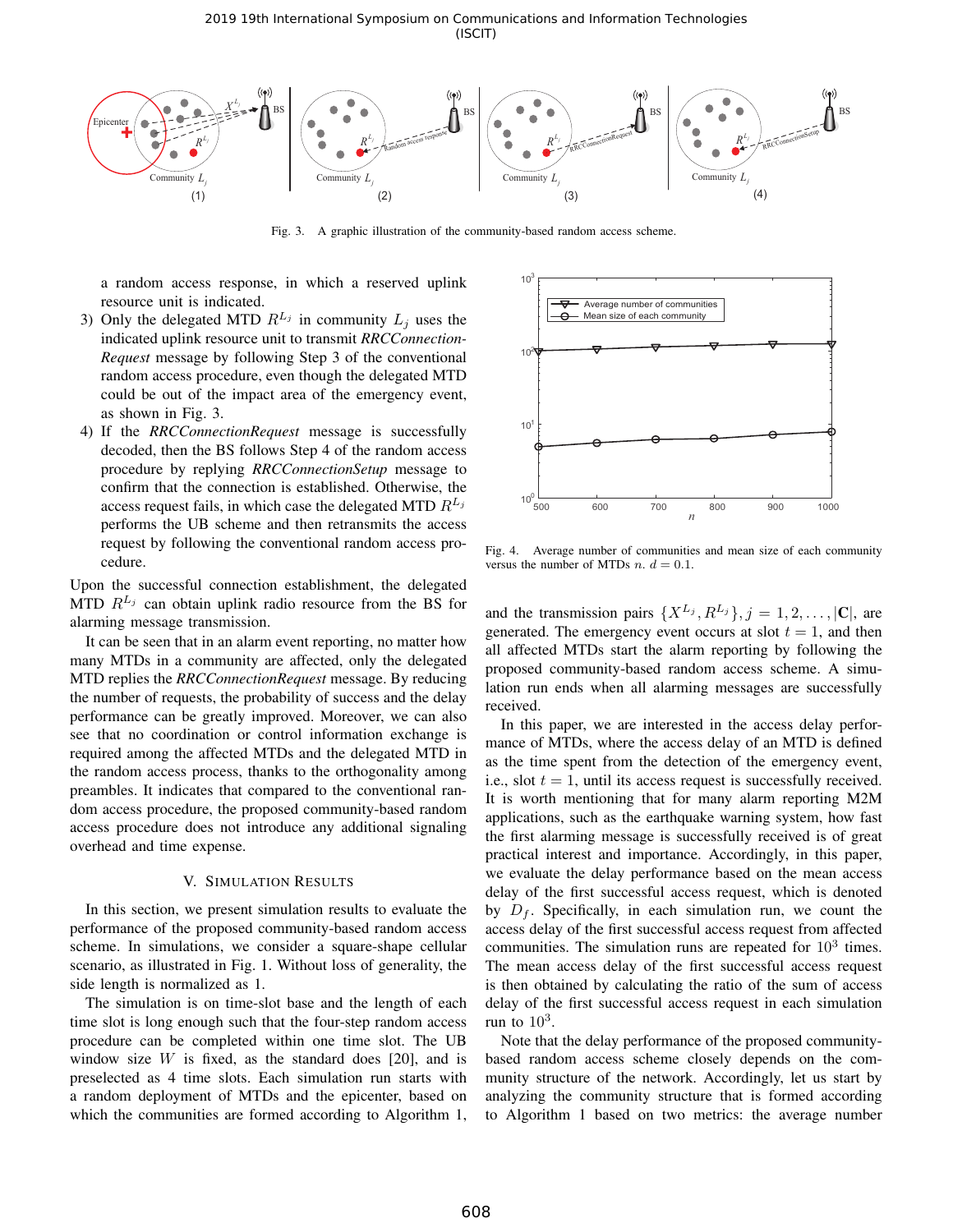

Fig. 5. Mean access delay of the first successful access request  $D_f$  (in unit of time slots) versus the number of MTDs n.  $M = 10$ .  $W = 4$ .  $d = 0.1$ .  $d_r = 0.7$ .



Fig. 6. Mean access delay of the first successful access request  $D_f$  (in unit of time slots) versus the radius of the emergency event impact area  $d_r$ .  $n = 500$ .  $M = 10$ .  $W = 4$ .  $d = 0.1$ .

of communities and the mean size of each community. As Fig. 4 shows, when the number of MTDs  $n$  increases, each community includes more MTDs. Yet, the average number of communities is insensitive to  $n$ . Recall that with the proposed community-based random access scheme, no matter how many MTDs are affected in a community, only the delegated MTD transmits the access request. The number of access requests is then determined by the number of affected communities, which is significantly smaller than the total number of MTDs, and almost keeps constant as  $n$  increases.

Intuitively, by substantially reducing the number of access requests, the access delay performance can be greatly improved. Fig. 5 demonstrates how the mean access delay of the first successful access request  $D_f$  varies with the number of MTDs n, where the number of preambles  $M = 10$ , the transmission range of each MTD  $d = 0.1$  and the radius of the emergency event impact area  $d_r = 0.7$ . It can be clearly seen from Fig. 5 that in contrast to the conventional random access scheme, where  $D_f$  quickly increases with the number of MTDs n, with



Fig. 7. Mean access delay of the first successful access request  $D_f$  (in unit of time slots) versus the transmission range of each MTD d.  $n = 500$ .  $M = 10$ .  $W = 4. d_r = 0.7.$ 

the proposed scheme, the delay performance is insensitive to the variation of  $n$ . Significant gains can be achieved especially when the number of MTDs  $n$  is large.

Note that for given number of MTDs  $n$ , if the radius of the emergency event impact area  $d_r$  increases, the number of affected MTDs would also increase, leading to more access requests if the conventional random access scheme is adopted. As we can see from Fig. 6, the mean access delay of the first successful access request  $D_f$  with the conventional scheme drastically increases with the radius of the emergency event impact area  $d_r$  when  $d_r$  exceeds 0.5. In contrast, with the proposed community-based random access scheme,  $D_f$  remains at a low level regardless of the increase of  $d_r$ , which is highly attractive when the emergency event has a large-scale geographic impact area, such as tsunami and earthquake. We can also see from Fig. 5 and Fig. 6 that the improvement brought by the proposed scheme in delay performance is significant especially in the massive access scenario.

Fig. 7 further demonstrates how the mean access delay of the first successful access request  $D_f$  varies with the transmission range of each MTD  $d$ . Note that with a larger  $d$ , each MTD connects to more neighbors, leading to fewer communities and fewer access requests. Therefore, we can see from Fig. 7 that the delay performance of the proposed scheme can further be improved as the transmission range of each MTD  $d$  increases.

Note that the delay performance can also be improved by using more orthogonal preambles. The improvement, nevertheless, may become marginal when the number of access requests is small. To see the effect of the number of preambles M on the delay performance, Fig. 8 further illustrates the mean access delay of the first successful access request  $D_f$  when M varies from 6 to 20. It can be seen from Fig. 8 that the performance gain over the conventional random access scheme is significant only when  $M$  is small. Nevertheless, for given delay requirement, much fewer preambles are needed with the proposed community-based random access scheme.